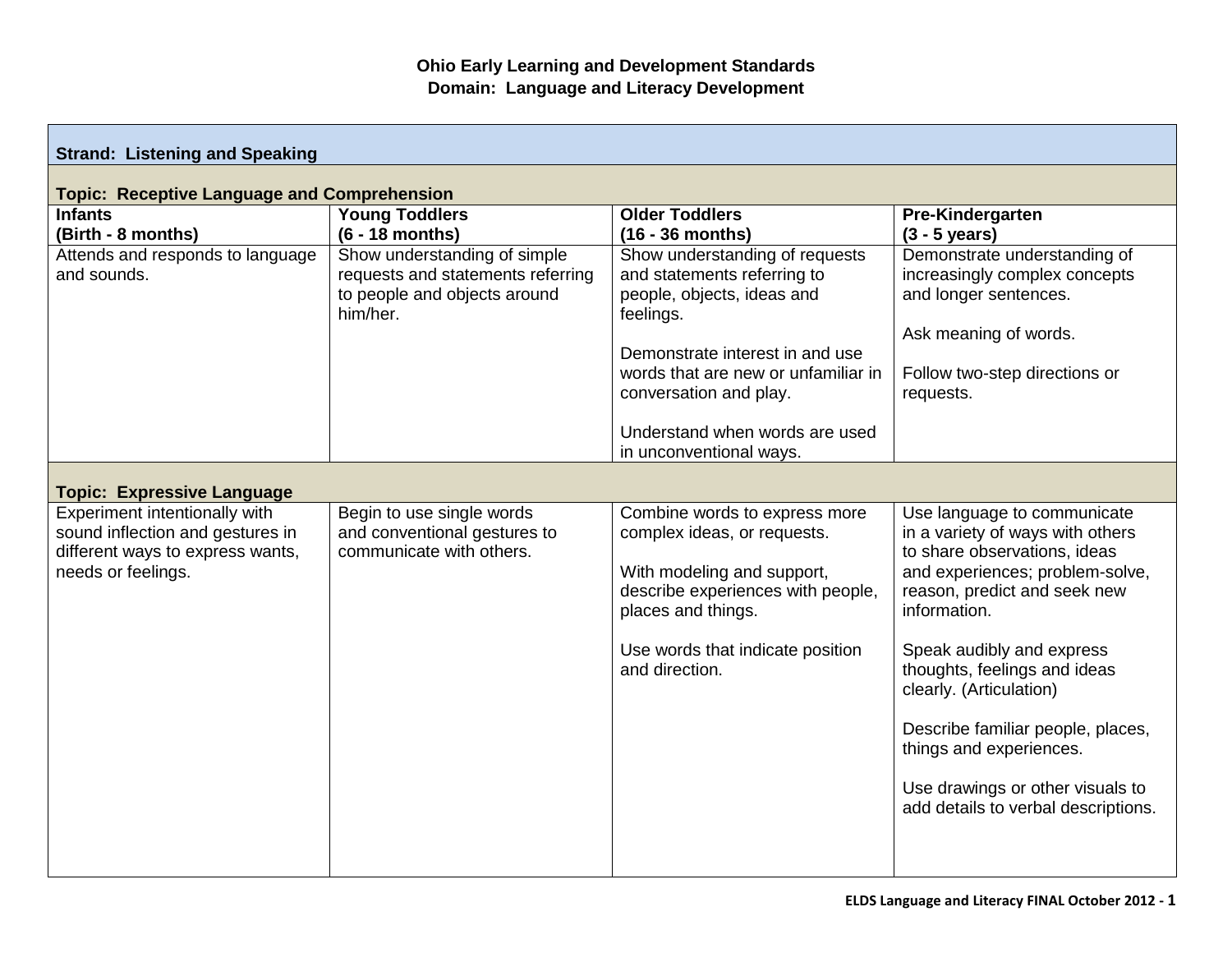| With modeling and support, use        |
|---------------------------------------|
| the conventions of standard           |
| English (Grammar):                    |
| Use familiar nouns and                |
| verbs to describe persons,            |
| animals, places, events,              |
| actions etc.                          |
|                                       |
| Form regular plural nouns             |
| orally by adding /s/ or /es/.         |
| Understand and use<br>$\bullet$       |
| question words                        |
| (interrogatives) (e.g., who,          |
| what, where, when, why                |
| and how).                             |
|                                       |
| Use frequently occurring<br>$\bullet$ |
| prepositions (e.g., to, from,         |
| in, out, on, off, for of, by,         |
| with).                                |
| Produce and expand                    |
| complete sentences in                 |
| shared language activities.           |
|                                       |
|                                       |
|                                       |
| With modeling and support, use        |
| words acquired through                |
| conversations and shared reading      |
| experiences. (Vocabulary)             |
|                                       |
| With modeling and support,            |
| determine the meanings of             |
| unknown words/concepts using          |
| the context of conversations,         |
| pictures that accompany text or       |
| concrete objects. (Vocabulary)        |
|                                       |
| Identify real-life connections        |
|                                       |
| between words and their use.          |
| (Vocabulary)                          |
|                                       |
| With modeling and support,            |
| explore relationships between         |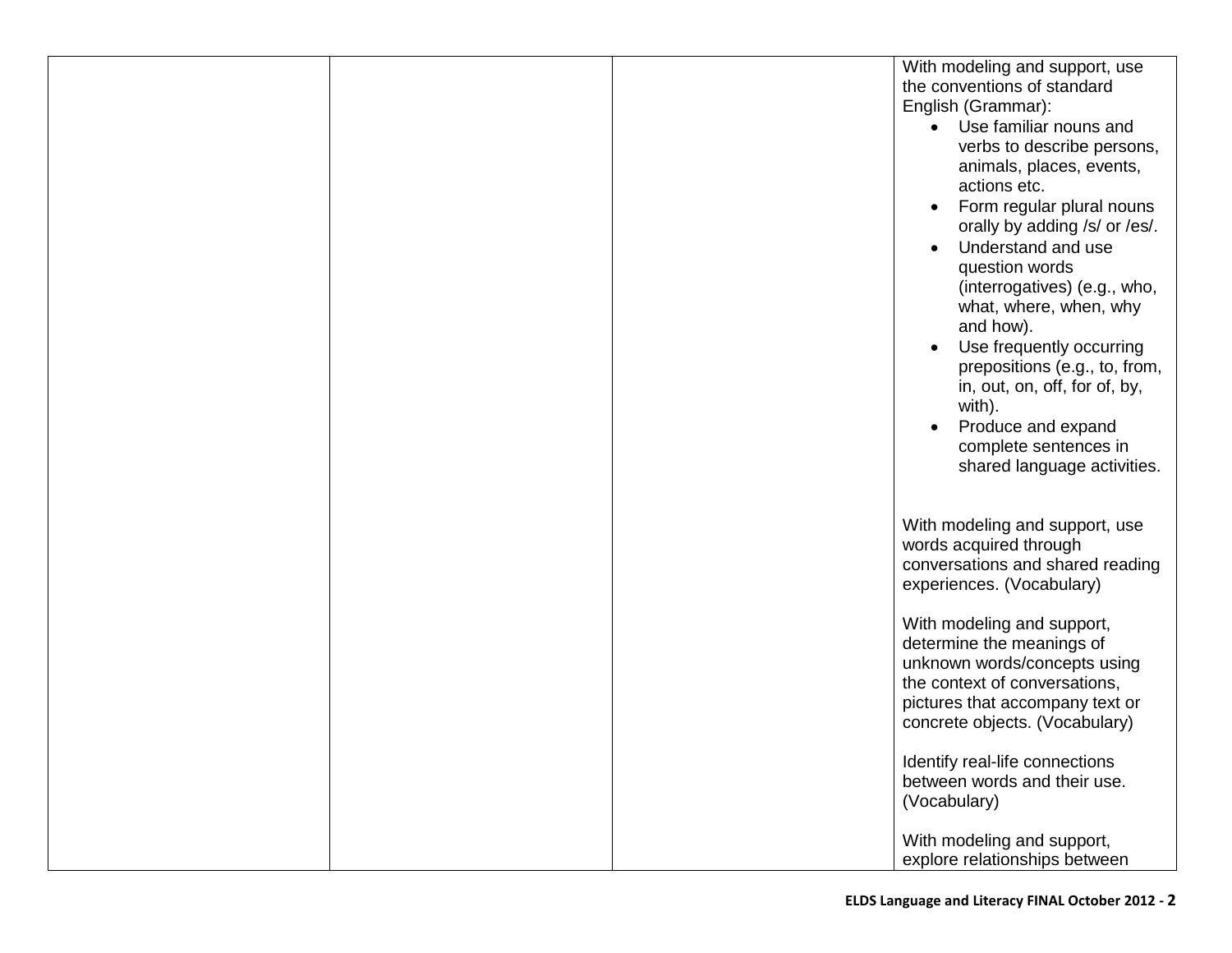|                                                                                                                                            |                                                                                                         |                                                                                                                                                   | word meanings (e.g., categories of<br>objects, opposites, verbs<br>describing similar actions - walk,<br>march, prance, etc.). (Vocabulary)                                                                                                                                                |
|--------------------------------------------------------------------------------------------------------------------------------------------|---------------------------------------------------------------------------------------------------------|---------------------------------------------------------------------------------------------------------------------------------------------------|--------------------------------------------------------------------------------------------------------------------------------------------------------------------------------------------------------------------------------------------------------------------------------------------|
| <b>Topic: Social Communication</b>                                                                                                         |                                                                                                         |                                                                                                                                                   |                                                                                                                                                                                                                                                                                            |
| Attempt to respond to basic<br>forms of social communication<br>with the appropriate facial<br>expression, vocalization and/or<br>gesture. | Participate in and often initiate<br>basic communications with<br>family members or familiar<br>others. | Participate in and often initiate<br>communication according to<br>commonly accepted expectations<br>with family members and in social<br>groups. | With modeling and support<br>follow typical patterns when<br>communicating with others (e.g.,<br>listens to others, takes turns<br>talking and speaks about the topic<br>or text being discussed).<br>With modeling and support,<br>continue a conversation through<br>multiple exchanges. |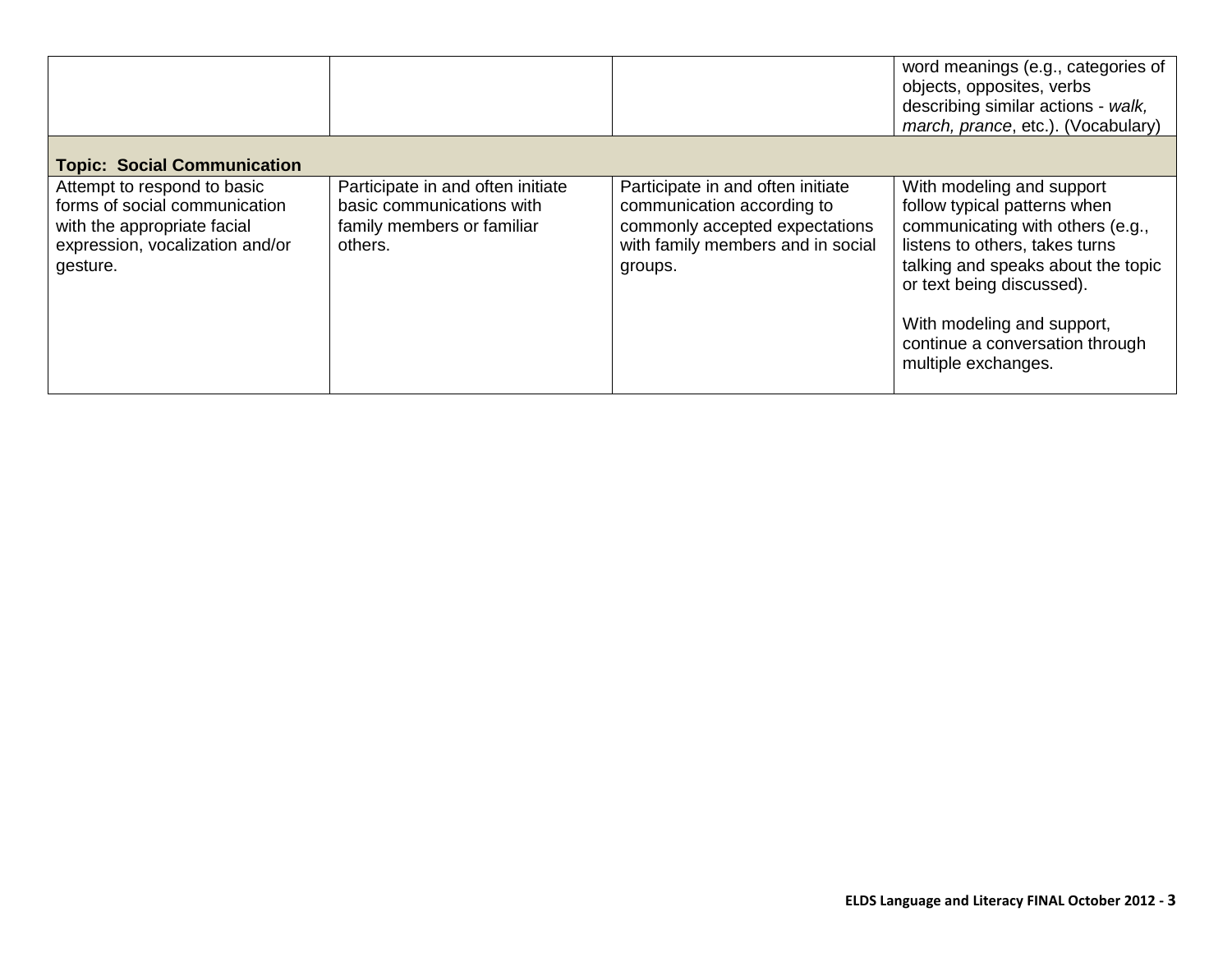| <b>Strand: Reading</b><br><b>Topic: Early Reading</b>                |                                                                                                                                                                                                                                                              |                                                                                                                                                                                                                                                                                                                                                                                                                                                                                                                                                                              |  |  |  |
|----------------------------------------------------------------------|--------------------------------------------------------------------------------------------------------------------------------------------------------------------------------------------------------------------------------------------------------------|------------------------------------------------------------------------------------------------------------------------------------------------------------------------------------------------------------------------------------------------------------------------------------------------------------------------------------------------------------------------------------------------------------------------------------------------------------------------------------------------------------------------------------------------------------------------------|--|--|--|
| Actively participate in book<br>reading, story-telling, and singing. | Show an appreciation for reading<br>books, telling stories and singing.                                                                                                                                                                                      |                                                                                                                                                                                                                                                                                                                                                                                                                                                                                                                                                                              |  |  |  |
|                                                                      |                                                                                                                                                                                                                                                              |                                                                                                                                                                                                                                                                                                                                                                                                                                                                                                                                                                              |  |  |  |
| Point to familiar pictures in books<br>when labeled by adult.        | Demonstrate an understanding of<br>the meaning of stories and<br>information in books.<br>Use pictures to describe and<br>predict stories and information in<br>books.<br>Understand when words are used<br>in unconventional ways during<br>shared reading. | Ask and answer questions, and<br>comment about characters and<br>major events in familiar stories.<br>Retell or re-enact familiar stories.<br>Identify characters and major<br>events in a story.<br>Demonstrate an understanding of<br>the differences between fantasy<br>and reality.<br>With modeling and support,<br>describe what part of the story the<br>illustration depicts.<br>With modeling and support, name<br>the author and illustrator of a story<br>and what part each person does<br>for a book.<br>With modeling and support,<br>identify the topic of an |  |  |  |
|                                                                      |                                                                                                                                                                                                                                                              | informational text that has been<br>read aloud.                                                                                                                                                                                                                                                                                                                                                                                                                                                                                                                              |  |  |  |
|                                                                      |                                                                                                                                                                                                                                                              | With modeling and support,<br>describe, categorize and compare<br>and contrast information in<br>informational text.                                                                                                                                                                                                                                                                                                                                                                                                                                                         |  |  |  |
|                                                                      |                                                                                                                                                                                                                                                              |                                                                                                                                                                                                                                                                                                                                                                                                                                                                                                                                                                              |  |  |  |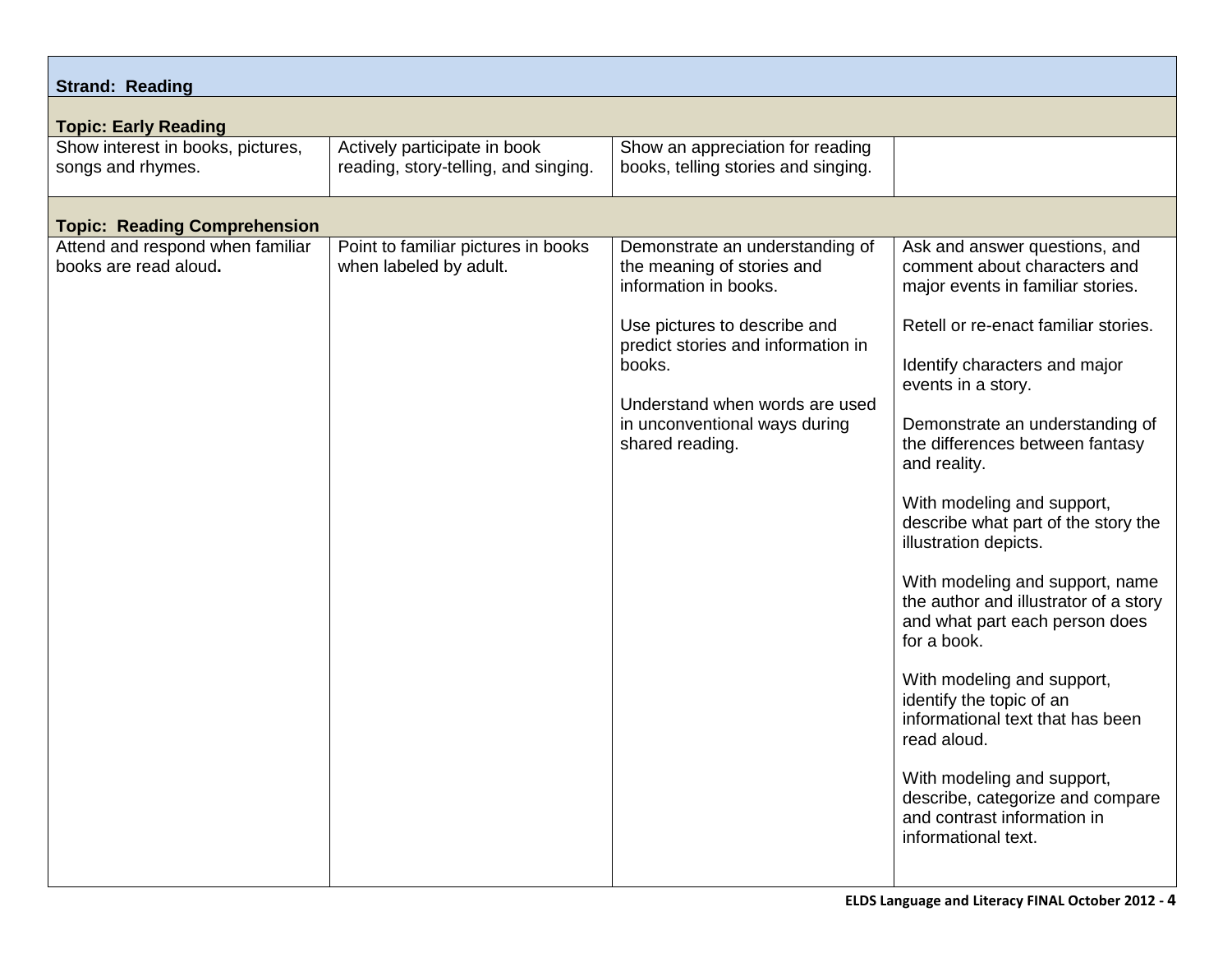|                                      |                                                                                                                                                  |                                                                                                                        | With modeling and support,<br>discuss some similarities and<br>differences between two texts on<br>the same topic (e.g., illustrations,<br>descriptions).                                             |  |
|--------------------------------------|--------------------------------------------------------------------------------------------------------------------------------------------------|------------------------------------------------------------------------------------------------------------------------|-------------------------------------------------------------------------------------------------------------------------------------------------------------------------------------------------------|--|
|                                      |                                                                                                                                                  |                                                                                                                        | Actively engage in group reading<br>with purpose and understanding.                                                                                                                                   |  |
| <b>Topic: Fluency</b>                |                                                                                                                                                  |                                                                                                                        |                                                                                                                                                                                                       |  |
|                                      |                                                                                                                                                  |                                                                                                                        | With modeling and support use<br>phrasing, intonation and<br>expression in shared reading of<br>familiar books, poems, chants,<br>songs, nursery rhymes or other<br>repetitious or predictable texts. |  |
| <b>Topic: Print Concepts</b>         |                                                                                                                                                  |                                                                                                                        |                                                                                                                                                                                                       |  |
|                                      | Demonstrate interest in exploring<br>books.                                                                                                      | Demonstrate a beginning<br>understanding that print carries<br>meaning.                                                | Demonstrate an understanding of<br>basic conventions of print in<br>English and other languages.                                                                                                      |  |
|                                      |                                                                                                                                                  | Distinguishes pictures from letters<br>and words in a text.                                                            | Orient books correctly for reading<br>and turn pages one at a time.                                                                                                                                   |  |
|                                      |                                                                                                                                                  |                                                                                                                        | Demonstrate an understanding<br>that print carries meaning.                                                                                                                                           |  |
| <b>Topic: Phonological Awareness</b> |                                                                                                                                                  |                                                                                                                        |                                                                                                                                                                                                       |  |
| Vocalize sounds.                     | Explore sounds of materials and<br>objects.<br>Recognize familiar sounds (e.g.,<br>the sound of a particular animal, a<br>friend's voice, etc.). | Distinguish between sounds that<br>are the same and different (e.g.,<br>environmental sounds, animal<br>sounds, etc.). | With modeling and support,<br>recognize and produce rhyming<br>words.<br>With modeling and support<br>recognize words in spoken<br>sentences.                                                         |  |
|                                      |                                                                                                                                                  |                                                                                                                        | With modeling and support<br>identify, blend and segment<br>syllables in spoken words.                                                                                                                |  |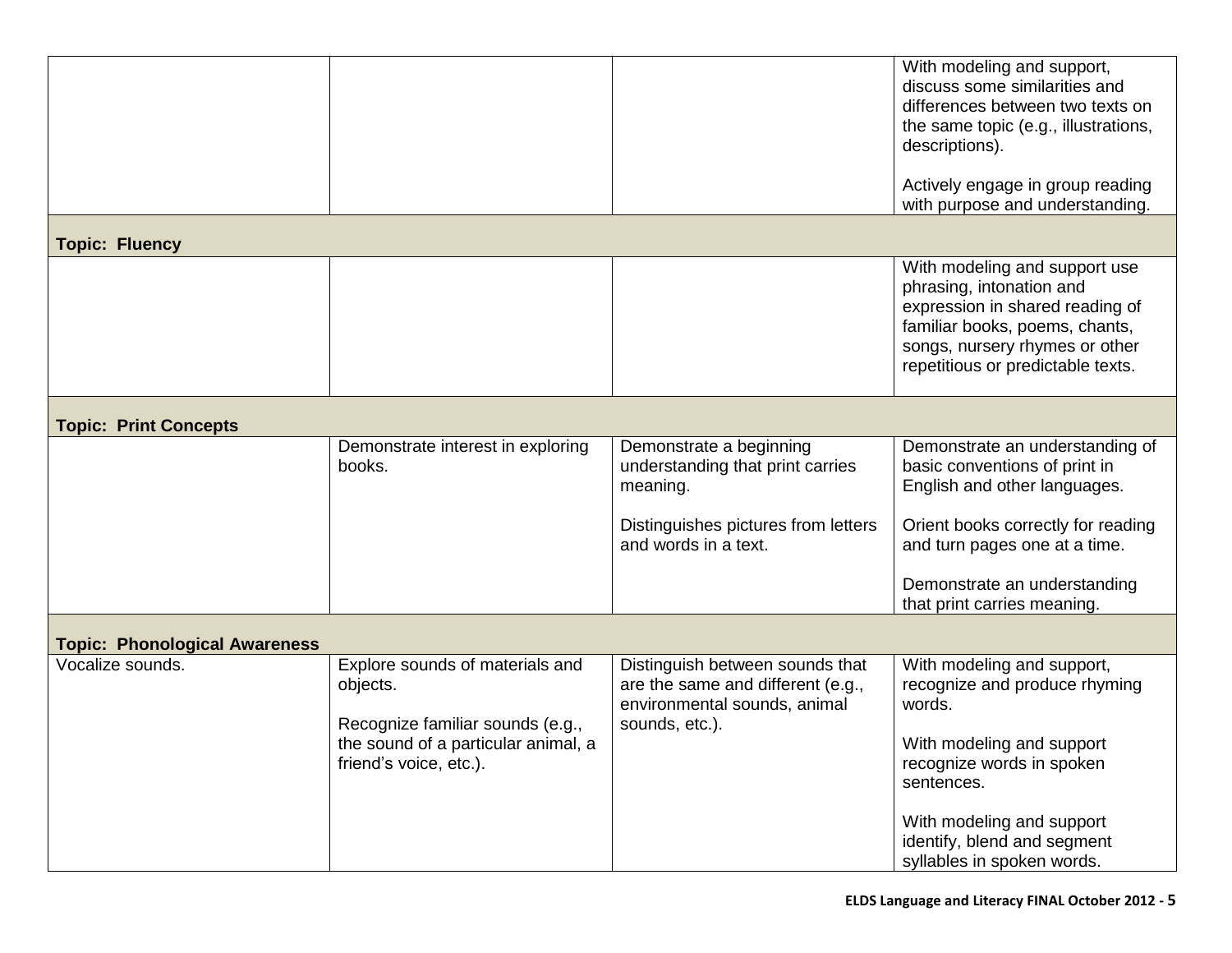|                                           |                                                     |                                                                                   | With modeling and support, orally<br>blend and segment familiar<br>compound words.<br>With modeling and support, blend<br>and segment onset and rime in<br>single-syllable spoken words.<br>With modeling and support identify<br>initial and final sounds in spoken |
|-------------------------------------------|-----------------------------------------------------|-----------------------------------------------------------------------------------|----------------------------------------------------------------------------------------------------------------------------------------------------------------------------------------------------------------------------------------------------------------------|
|                                           |                                                     |                                                                                   | words.                                                                                                                                                                                                                                                               |
| <b>Topic: Letter and Word Recognition</b> |                                                     |                                                                                   |                                                                                                                                                                                                                                                                      |
|                                           |                                                     | With modeling and support<br>recognize familiar logos and<br>environmental print. | With modeling and support<br>recognize and "read" familiar<br>words or environmental print.                                                                                                                                                                          |
|                                           |                                                     | With modeling and support,<br>recognize own name in print.                        | With modeling and support,<br>recognize and name some upper<br>and lower case letters in addition<br>to those in first name.                                                                                                                                         |
|                                           |                                                     |                                                                                   | With modeling and support,<br>demonstrate understanding that<br>alphabet letters are a special<br>category of symbols that can be<br>named and identified.                                                                                                           |
|                                           |                                                     |                                                                                   | With modeling and support,<br>recognize the sounds associated<br>with letters.                                                                                                                                                                                       |
| <b>Strand: Writing</b>                    |                                                     |                                                                                   |                                                                                                                                                                                                                                                                      |
| <b>Topic: Early Writing</b>               |                                                     |                                                                                   |                                                                                                                                                                                                                                                                      |
| Show ability to transfer and              | Use full-hand grasp (palmar grasp)                  | Begin to use thumb and fingers (5-                                                |                                                                                                                                                                                                                                                                      |
| manipulate an object with hands,          | to hold writing tool to make marks<br>and scribble. | finger grasp) of one hand to hold<br>writing tool.                                |                                                                                                                                                                                                                                                                      |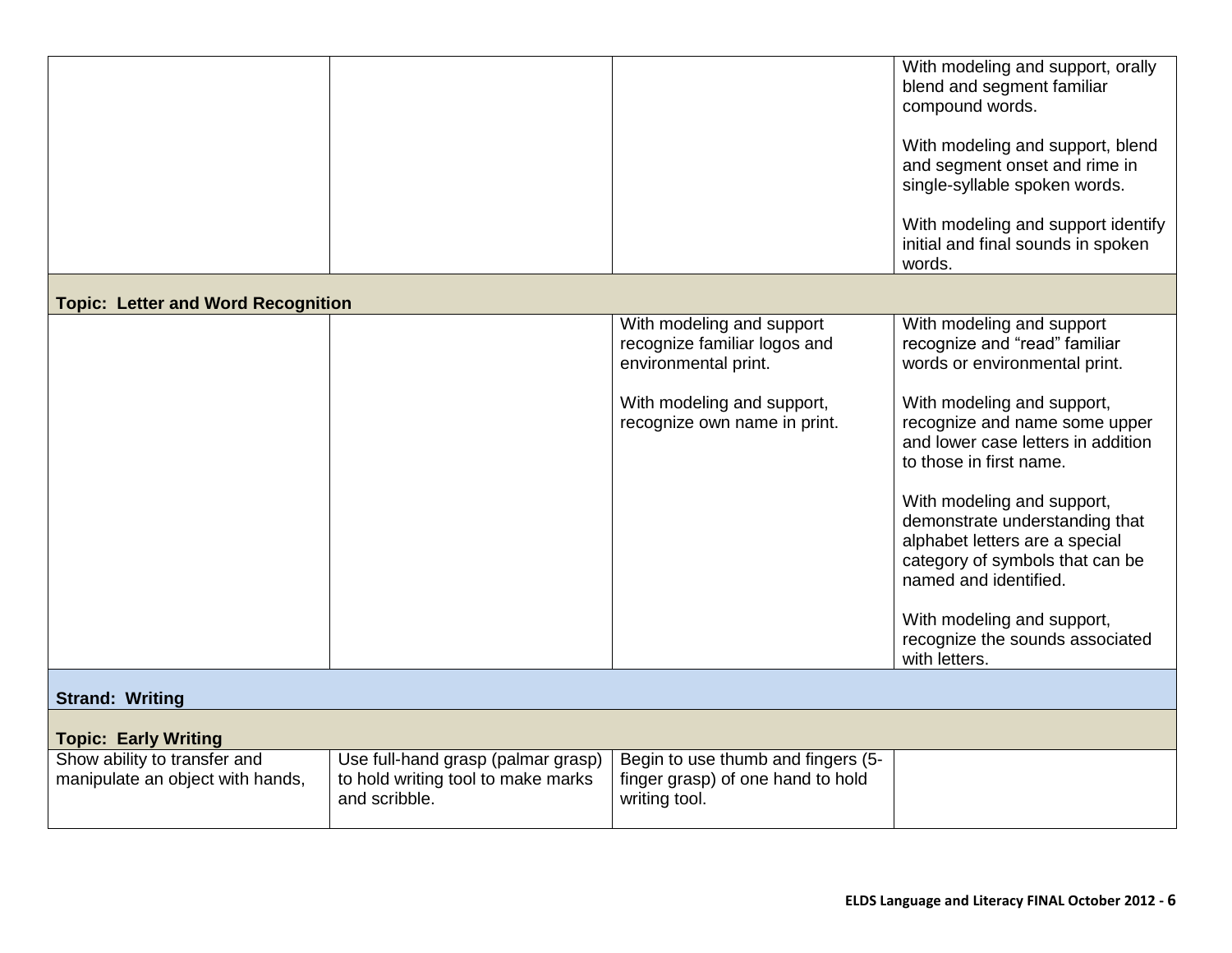| <b>Topic: Writing Process</b>                     |  |                                                                      |                                                                                                                                                                          |
|---------------------------------------------------|--|----------------------------------------------------------------------|--------------------------------------------------------------------------------------------------------------------------------------------------------------------------|
|                                                   |  |                                                                      | Use a 3-finger grasp of dominant<br>hand to hold a writing tool.                                                                                                         |
|                                                   |  |                                                                      | Demonstrate an understanding of<br>the structure and function of print.                                                                                                  |
|                                                   |  |                                                                      | With modeling and support, print<br>letters of own name and other<br>meaningful words with mock<br>letters and some actual letters.                                      |
|                                                   |  |                                                                      | With modeling and support,<br>demonstrate letter formation in<br>"writing."                                                                                              |
|                                                   |  |                                                                      | With modeling and support show<br>awareness that one letter or<br>cluster of letters represents one<br>word.                                                             |
| <b>Topic: Writing Application and Composition</b> |  |                                                                      |                                                                                                                                                                          |
|                                                   |  | Make marks and "scribble writing"<br>to represent objects and ideas. | "Read" what he/she has written.<br>With modeling and support, notice<br>and sporadically use punctuation<br>in writing.<br>With modeling and support, use a              |
|                                                   |  |                                                                      | combination of drawing, dictating<br>and emergent writing for a variety<br>of purposes (e.g., letters, greeting<br>cards, menus, lists, books).                          |
|                                                   |  |                                                                      | With modeling and support, use a<br>combination of drawing, dictating<br>and emergent writing to tell a<br>story, to express ideas, and to<br>share information about an |
|                                                   |  |                                                                      | experience or topic of interest.<br>(Composition)                                                                                                                        |